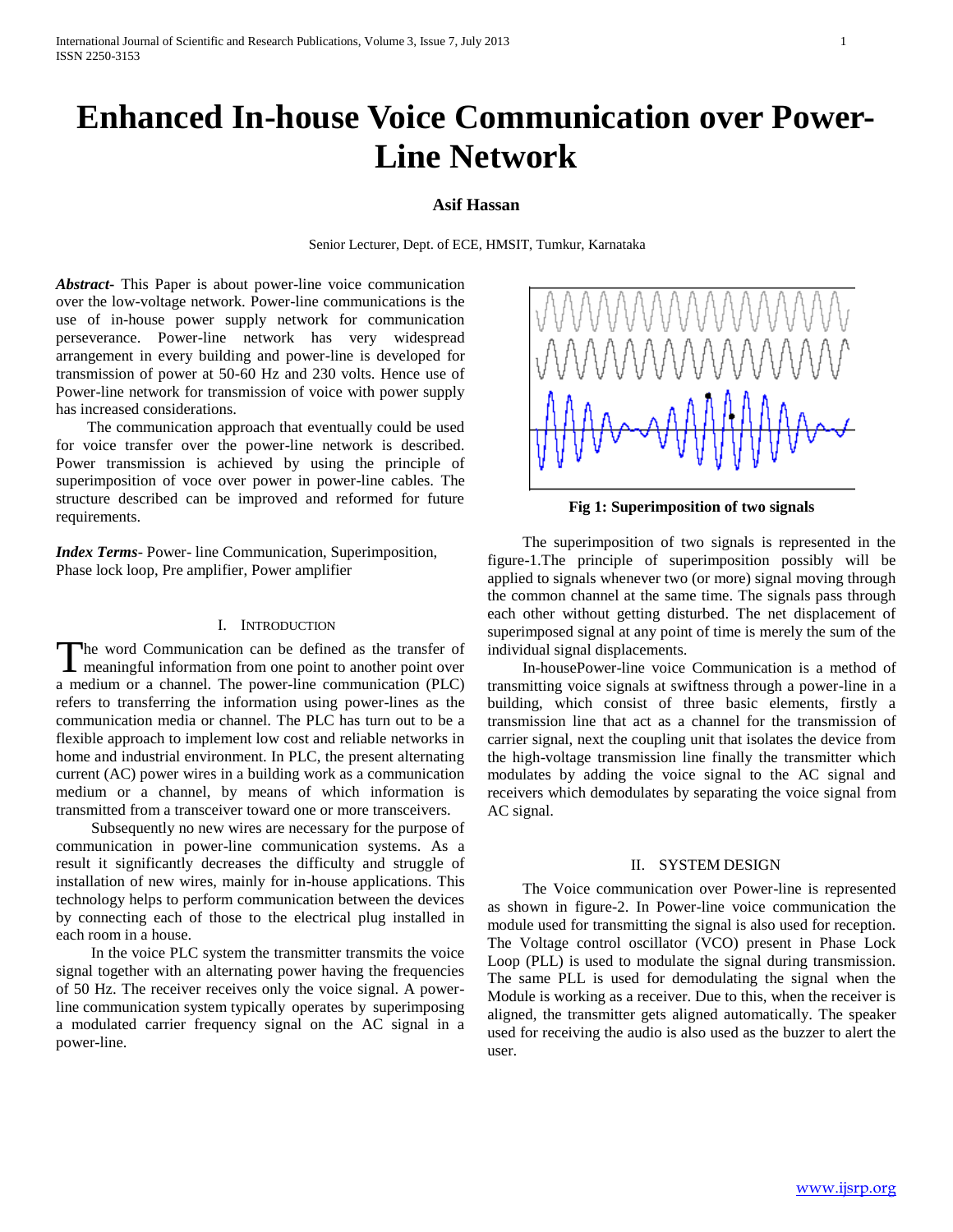

# **Fig 2: Block diagram of voice communication over powerline.**

 In Power-line voice communication the module used for transmitting the signal is also used for reception. The Voltage control oscillator (VCO) present in Phase Lock Loop (PLL) is used to modulate the signal during transmission. The same PLL is used for demodulating the signal when the Module is working as a receiver. Due to this, when the receiver is aligned, the transmitter gets aligned automatically. The speaker used for receiving the audio is also used as the buzzer to alert the user.

 In the receive mode, the mains coupling unit separates the carrier signal present in the main line and passes it to the phase comparator input of the PLL transceiver. Since the free running frequency of the VCO present in the PLL unit is set to the carrier frequency, the frequency deviation in the carrier is reflected as voltage deviation at the output of the PLL unit. This will be the demodulated signal, which is amplified using an audio amplifier, and is fed to the speaker.

 In the transmitting mode, the signal from the Microphone is fed to the VCO of the PLL unit. Therefore, the frequency of the VCO is varied with the instantaneous amplitude variation in the Microphone signal and appears at the output. This FM signal is then transmitted to the mains using the coupling unit.

# *Mic and Speaker:*

 The Microphone (MIC) contains mouth piece for voice signals. It converts voice signal into suitable electrical signal. In the system design a condenser MIC is used for voice communication. The speaker converts electrical signal into suitable voice signal. This audio output device is for ring tone alerts at the other module. In this system a 20 watt 4 ohm speaker is used, which have hi-fidelity output handling capacity.

# *PLl transceiver:*

 This Phase Locked Loop block transmits and receives voice signals, hence PLL is bidirectional and controlled by a switching block Duplexer. If duplexer is in receiving mode, ring tone is fed to Ring Tone Generator unit to alert the called party. If called party lifts the hand set, this unit switches to transceiver mode and hence allows both parties to make a conversation.

#### *duplexer:*

 The duplexer is a multiplexer and acts as digital switch. This change-over-switch is fast enough to change each unit as signal transmitter and receiver, as per the need. When the voice signal is modulated while transmission, the Duplexer changes the PLL into transmitting mode and while receiving the voice signal is demodulated the duplexer changes the PLL into the receiving mode.

#### *power amplifier:*

 The audio amplifier amplifies caller and called party's audio signals with a gain of 200. The amplification is necessary as a voice signal has to travel long distance from one module to another. This block is bidirectional as each module receives/transmits voice signals simultaneously. The power amplifier provides the higher current necessary to drive speakers.

# *Preamplifier:*

 A preamplifier is a component normally used with sound equipment to enhance the whole quality of the voice signal. Using preamplifier and the power amplifier, the Voice is not changed in quality, but it will be much louder. The preamplifier only supplies a voltage gain.

#### *Coupling unit:*

 A coupling unit helps to connect the communicating module to the power-line. The purpose of the coupling circuits is to prevent the damaging of the communication modules by 50 Hz, 230 volts signal used for power supply. Also it confirms that the most important portion of the received/transmitted signal is within the frequency band used for communication.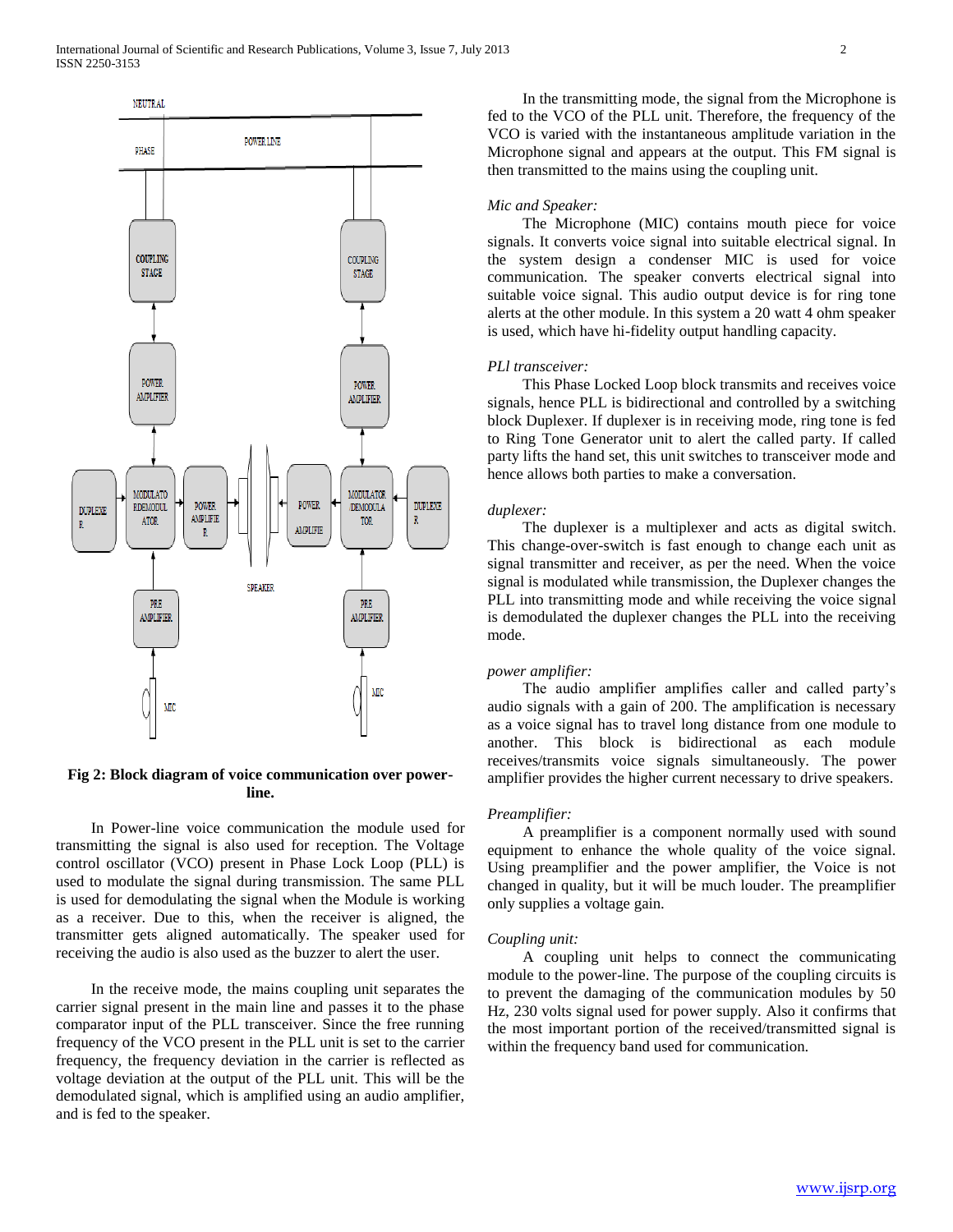### III. TESTING AND RESULTS

 The challenges faced in the PLC communication are noise, disturbances, power-line channel impedance variation, and signal attenuation. In the distribution network, the most common interference can be caused by the various house hold appliances and office equipment. The PLC communication system has a transmitter and a receiver with sufficiently low output/input impedance to approximately match channel impedance in the most operating situations.

# *Set up for Voice communication*

 The setup for Voice communication over power-line is as shown in figure 3 & figure 4. The Module1 and Module2 are transceivers connected to electrical sink at two different ends inside a building for voice transmission and this device is helpful in bilateral voice communication over power-line.



**Fig 3: Voice communication transceiver Module1**



**Fig 4: Voice communication transceiver Module 2**

 The designed Module is divided into these parts: Mains Coupling Unit, Phase Locked Loop Transceiver, Duplexer and Audio Amplifier.

 The Mains Coupling Unit couples the voice communication unit with power-line. This unit also provides working voltage of 9V to the system and allows ring tone & voice signals to enter the gadget. The switch decides which section of the Module has come-in-to-action. When caller switches ON for communication, called party's system switch is in OFF state. In such situation the cradle switch activates PLL Transceiver section, such that ring tone generator gets activated and attract the called party's attention towards the Intercom. When called party switches on the PLL Transceiver with a digital change over switch Duplexer acts as telephone and switch over the Intercom circuit between listening mode and talking mode, as per the need. The Audio Power Amplifier circuit amplifies the ring tone and voice signals to a gain of 200.

 Mains coupling unit provides the working voltage of 9V to the module and allows voice signals to flow between two units over power-line. The Mains step down transformer with voltage rating of 0-9V is used to draw the required voltage. This stepped down 9V across secondary winding is AC in nature but circuits need DC. Hence bridge rectifier is constructed using four 1N4007 rectifier diodes and gets rectified +9V across end points. This is further regulated continuously by employing two filter capacitors,  $470\mu$ F/50V &  $0.1\mu$ F and 9V rating zener diode.

 The coupling stage uses coupling transformers between power-line and Voice communication unit. The incoming signals are filter using two  $022\mu$ F/680V paper capacitors. The coupling transformer isolates the mains from +9V regulated DC and allowing only low frequency voice signals to pass through it.

 Phase locked loop (LM567) is a tone decoder IC consists of a frequency voltage-controlled oscillator [VCO] and quadrature dividers which establish the reference signals for phase and amplitude detectors. The phase detector and VCO form a phaselocked loop [PLL] which locks to an input signal frequency which is within the control range of the VCO. When the PLL is locked and the input signal amplitude exceeds an internally preset threshold, a switch to ground is activated on the output pin. External components set up the oscillator to run at twice the input frequency and determine the phase and amplitude filter time constants.

 The IC can be operated at supply voltages of 2V to 9V and at input frequencies ranging from 1 Hz up to 500 KHz. Pin 4 is supply pin, which gets its working voltage from coupling transformer through cradle switch transistor.

 The phase-locked loop [PLL] Pin 2 is the combined output of the phase detector and control input of the VCO. Capacitor  $1\mu$ F/50V in conjunction with the nominal 80Kohm pin 2 internal resistance forms the loop filter. For small values of the capacitor, the PLL will have a fast acquisition time and the pull-in range will be set by the built in VCO frequency stops, which also determine the largest detection bandwidth [LDBW]. Increasing the capacitor value results in improved noise immunity at the expense of acquisition time, and the pull-in range will become narrower than the LDBW. However, the maximum hold-in range will always equal the LDBW.

 The Duplexer is nothing but a digital switch, whose switching action takes place only if any one of two inputs goes low. The CD4093 has Quad 2-Input NAND Gates which are acting like Schmitt Trigger and gets triggered whenever anyone input goes low. In this Module duplexer IC's three NAND gates are used to carry over the switching action between PLL Transceiver and Audio Power Amplifier with Speaker. The switching action is again depends upon the condenser Microphone, whose voltage variations are fed as input to two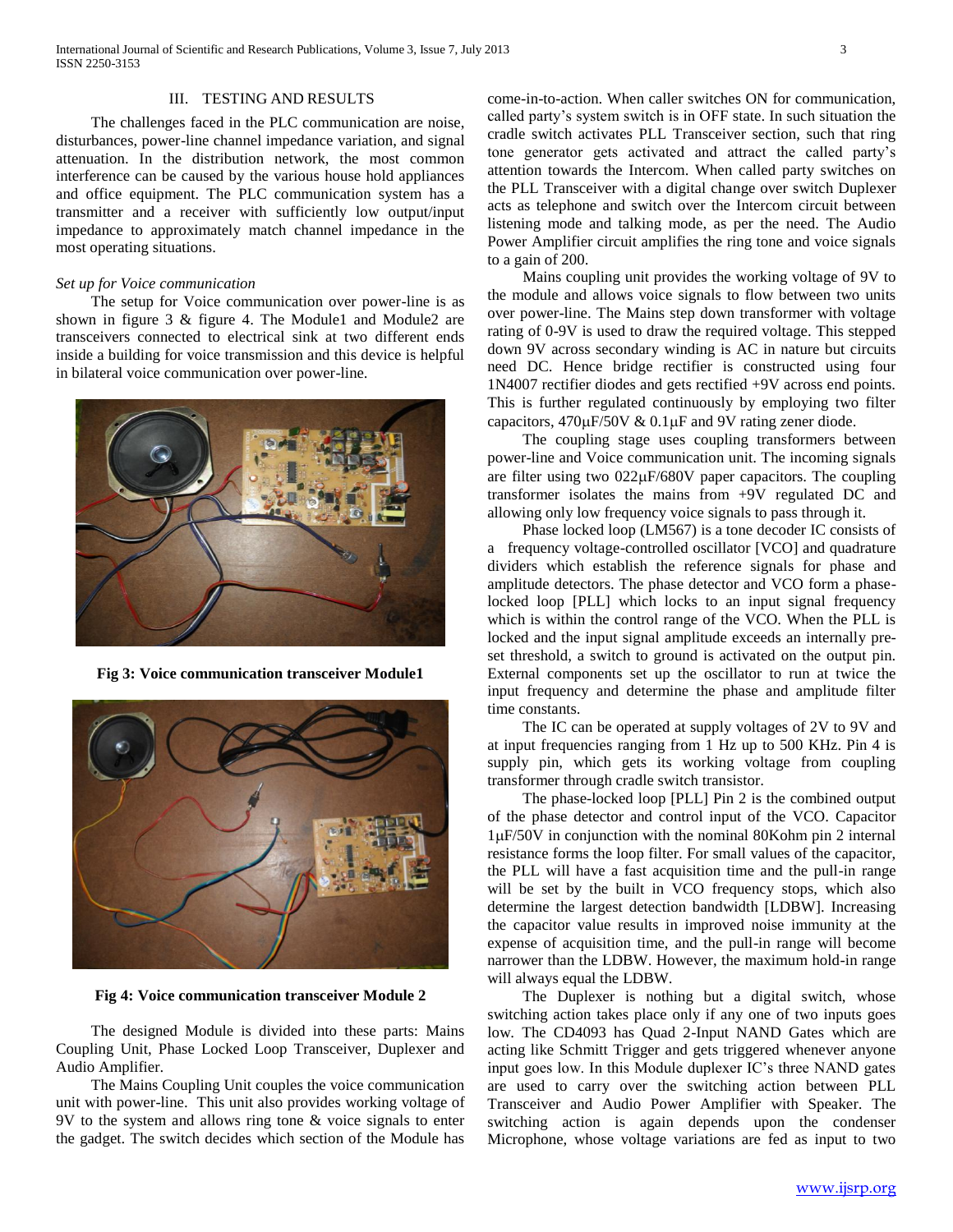NAND gates. It simply means no voice signals at Microphone end then audio amplifier with speaker comes into action.

 Audio Power Amplifier with Speaker circuit is made using 8-pin Audio Power Amplifier IC LM386. It comes into action when cradle is ON-Hook to transmit Ring tone and in conversation to transmit called party's voice via loud speaker.

 To make the LM386 a more versatile amplifier, two pins (1 and 8) are provided for gain control. A capacitor is put from pin 1 to 8 the gain will go up to 200 (46 dB). When using the LM386 with higher gains (bypassing the 1.35 K $\Omega$  resistors between pins 1 and 8) it is necessary to bypass the unused input, preventing degradation of gain and possible instabilities. This is done with a  $0.1 \mu$ F capacitor or a short to ground depending on the dc source resistance on the driven input.

# IV. APPLICATIONS, ADVANTAGES AND DISADVANTAGES OF VOICE PLC

#### *Applications:*

 The typical applications of in-house power-line Voice communication is that, this system allows easier and more efficient Voice communication between the end users inside a building.

#### *Advantages:*

 This section highlights the advantage of using power-line as transmission medium for in-house communication.

*-Affordable and Easy to install:*

 Power-line communication allows user to use their already existing electrical wiring to connect to the different devices. Hence does not require separate wiring for the purpose of communication.

*-Mobility:* 

 This system can be helps for occasionally-connecting for communication and removing when not in use.

*-Flexibility:* 

 Power-line communication extends connectivity to all electrical outlets in the home. The same electrical outlets that provide power will also serve as access point for the network devices.

#### *Disadvantages:*

 The proposed system have some problems that have to be overcome and some aspects that have to be taken into account to realize a successful communication. They are listed as below -*Minimum-security levels*:

 Power-lines do not necessarily provide a secure media because each electrical sink inside a building acts as access point for communication.

-*Voice attenuation*:

 Due to the presence of numerous elements on a power-line network, voice attenuation is likely to be an issue. - *Noise*:

 The greater amount of electrical noise on the power-line limits practical transmission speed.

# V. CONCLUSIONS AND FUTURE ENHANCEMANTS

# *Conclusion:*

 The transmission Voice through power-line concept has many advantages and adds new aspect for communication. The system is inexpensive when compared with other technologies for example wireless technology for in-house application. This system also has high potential in terms of innovation and commercial value due to the uniqueness and the effectiveness.

 Power-line communication is a valid technique that allows the exchange of voice by means of the power-line cables that are present in every dwelling and in every building. Information transmitted through the power-line can be used to share voice and also to control home and building automation systems.

 Equipping a home environment with a smart power-line communication system will increase the comfort. A smart home system can improve the independence in the every day's activities, in a comfortable environment which is very personal and peculiar for everyone, in any case different from a hospitallike setting.

 A communication system using power-line communication is successfully designed, implemented and tested.

# *Future enhancement:*

 The Voice PLC can be implemented with the security to the system. Besides that, for further research interfere that may occur in power-line should be concern and consider to avoid or reduce the attenuation and noise.

#### **REFERENCES**

- [1] K. W. Louie, A. Wang, P. Wilson, and P. Buchanan "Discussion on Powerline Carrier Applications", Conference Paper, *IEEE CCECE/CCGEI*, Ottawa, Page 2-5, May 2006.
- [2] Fahd Hashiesh, *,* and Pavel Soukal, "A Proposed Broadband Power-line Communication System for Smart Grid Applications in a Typical Egyptian Network", 17th Telecommunications forum TELFOR 2009Serbia.
- [3] Nikolaos Papandreou and Theodore Antonakopoulos, "Fair Resource Allocation With Improved Diversity Performance for Indoor Power-Line Networks" IEEE TRANSACTIONS ON POWER DELIVERY, VOL. 22, NO. 4, OCTOBER 2007.
- [4] *A. Cataliotti* & *G. Tine,* "THE MODEL OF MV POWER-LINE COMMUNICATION SYSTEM IN THE CASE OF LINE TO LINE TRANSMISSION", XIX IMEKO World Congress Fundamental and Applied Metrology September 2009, Lisbon, Portugal.
- M. K. Lee & R. E. Newman, "HomePlug 1.0 Powerline Communication LANs –Protocol Description andPerformance Results", version 5.4 INTERNATIONAL JOURNAL OF COMMUNICATION SYSTEMS *Int.*  J. Commun. Syst. 2000; 00:1–6 Prepared using dacauth.cls [Version: 2002/09/18 v1.01].

#### **AUTHORS**

**First Author** – Asif Hassan is presently working in HMS Institute of Technology as a senior lecturer in the department of Electronics and communication. He has four years of teaching experience. He has completed Master of technology from SSIT, Tumkur, Karnataka and Bachelor of Engineering from HMSIT, Tumkur,